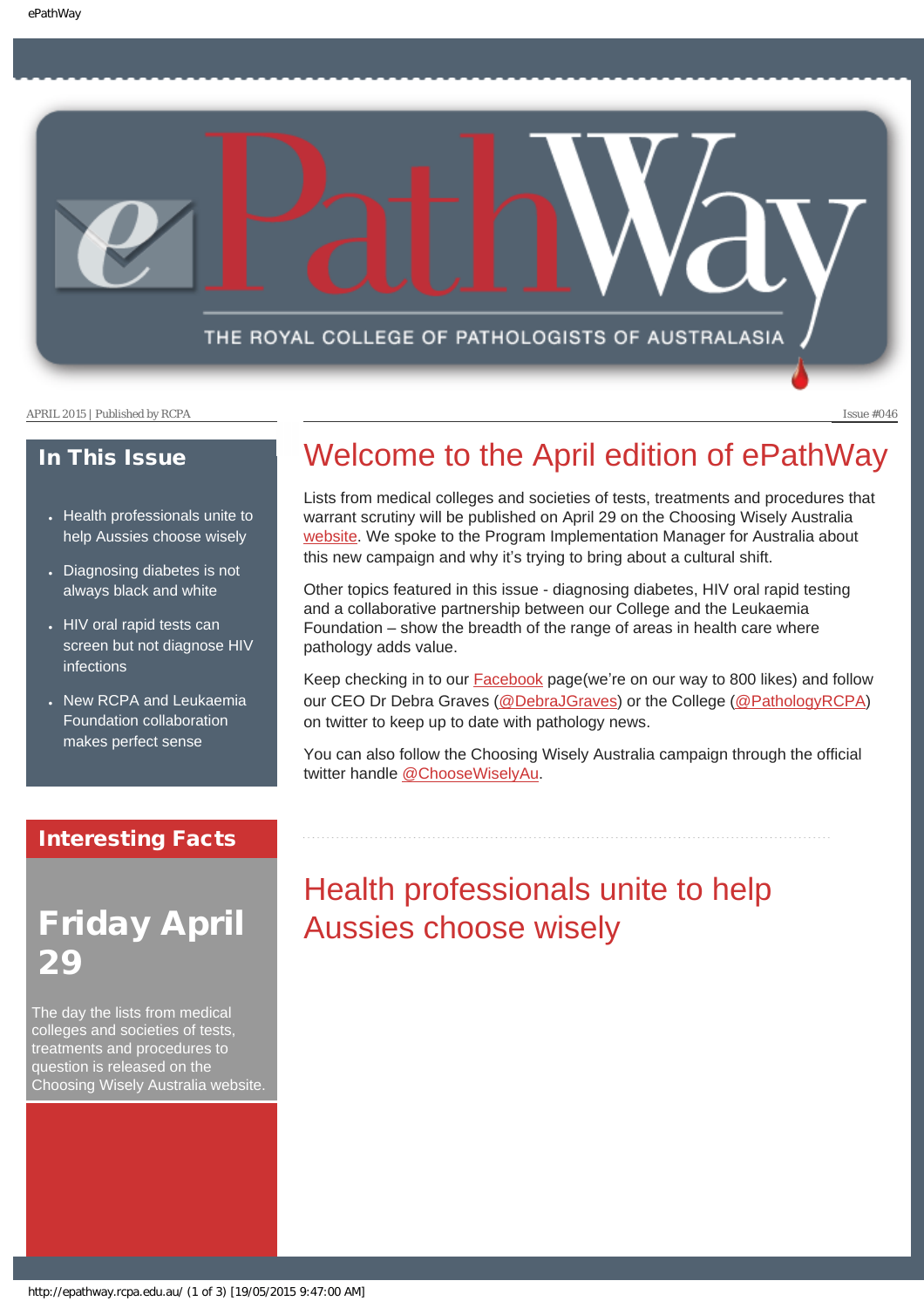### 6

The number of medical colleges and societies that have joined the Choosing Wisely Australia campaign

### 2012

The year the first Choosing Wisely campaign was launched (in the USA).

*Sources: NPS MedicineWise*



has an important message for you. [Click to see the message!](http://epathway.rcpa.edu.au/notice.html)



Most people overestimate the benefits and underestimate the harms of tests, treatments and procedures. It's these misperceptions that the Choosing Wisely Australia campaign will challenge when it's launched on April 29.

[read more »](#page-5-0)

### Suggest to a friend

<span id="page-1-0"></span>Know someone who might be interested in this website? Why not [suggest the website](mailto:?Subject=I%20think%20you%20should%20read%20this%20Newsletter=
http://epathway.rcpa.edu.au/index.html) to them.

### Previous Editions

Did you miss something from last month? You can view our previous [editions](#page-3-0) at any time.

### Subscribe Now!

Subscription is easy! Simply fill in our [subscription form](http://epathway.rcpa.edu.au/subscription.html).

# Diagnosing diabetes is not always black and white

Diagnosing diabetes can be fraught with grey areas. Some unrelated conditions can compromise a patient's blood results making the diagnostic process a bit trickier than usual. A case in point is diagnosing diabetes using a glycated haemoglobin (HbA1c) test which can be compromised by conditions that affect red cell survival rates.



[read more »](#page-7-0)

# HIV oral rapid tests can screen but not diagnose HIV infections

<span id="page-1-1"></span>Links

[RCPA Manual](http://rcpamanual.edu.au/)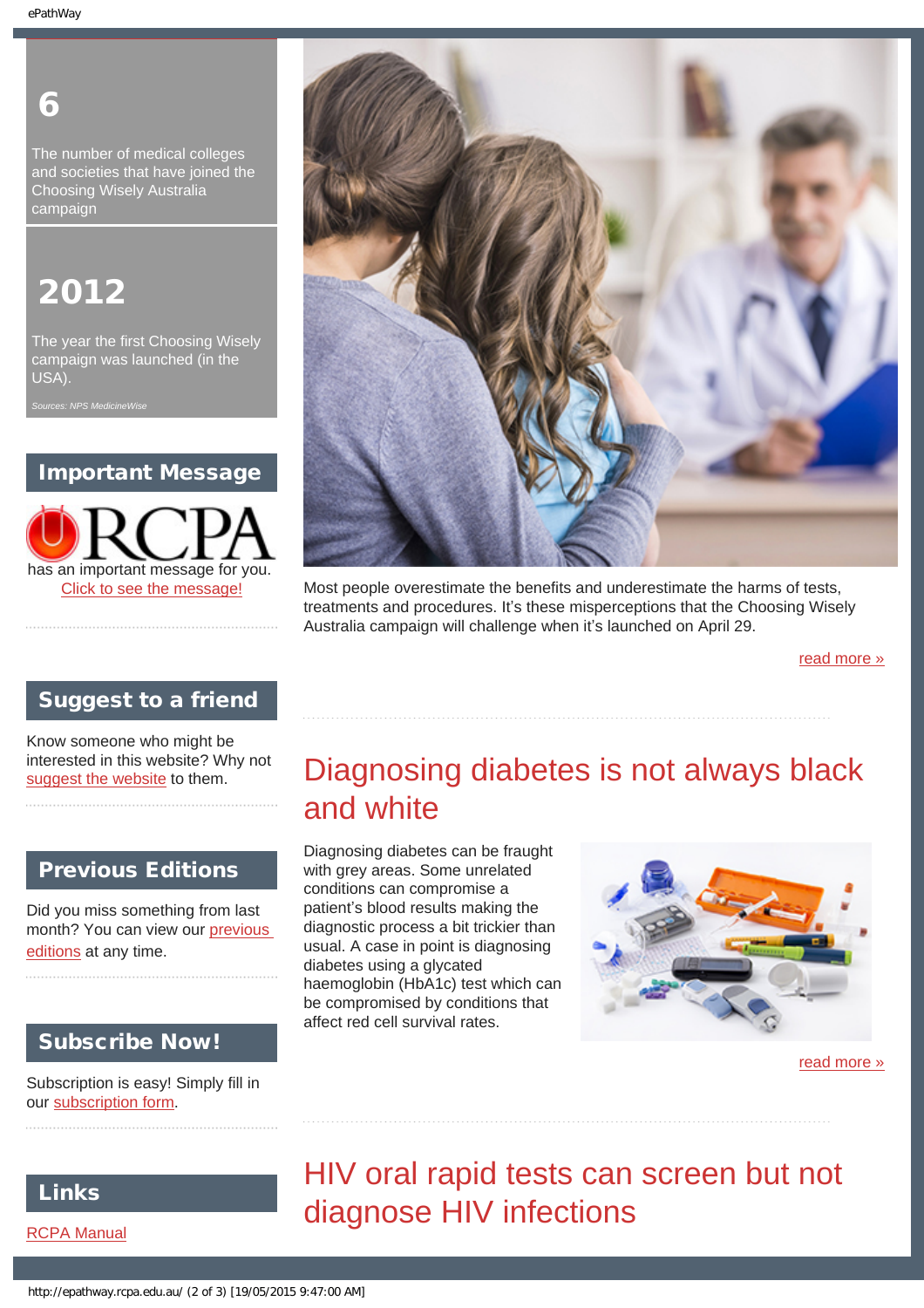#### [LabTest Online](http://www.labtestsonline.org.au/)

[Know Pathology Know Healthcare](http://knowpathology.com.au/) 



In a perfect testing world everyone at high risk of contracting Human Immunodeficiency Virus (HIV) would have regular samples sent to an accredited pathology laboratory for testing. But it's not a perfect testing world, and other means of trying to detect HIV infections such as HIV oral rapid tests are popping up to try and fill in the gaps.

[read more »](#page-9-0)

# <span id="page-2-0"></span>New RCPA and Leukaemia Foundation collaboration makes perfect sense

Pathology is an integral part of every blood cancer diagnosis, so it makes sense for the Royal College of Pathologists of Australasia (RCPA) and the [Leukaemia Foundation](http://www.leukaemia.org.au/), as lead organisations, to work more closely together to achieve better outcomes for patients and their families.



[read more »](#page-11-0)

#### Copyright © 2015 The Royal College of Pathologists of Australasia

RCPA - Durham Hall - 207 Albion St Surry Hills NSW 2010 AUSTRALIA | (+61) 2 8356 5858 | [www.rcpa.edu.au](http://www.rcpa.edu.au/)

[Privacy Policy](http://www.rcpa.edu.au/Content-Library/Privacy.aspx) | [Legal](http://www.rcpa.edu.au/Legal.aspx) | [Disclaimer](http://www.rcpa.edu.au/Disclaimer.aspx)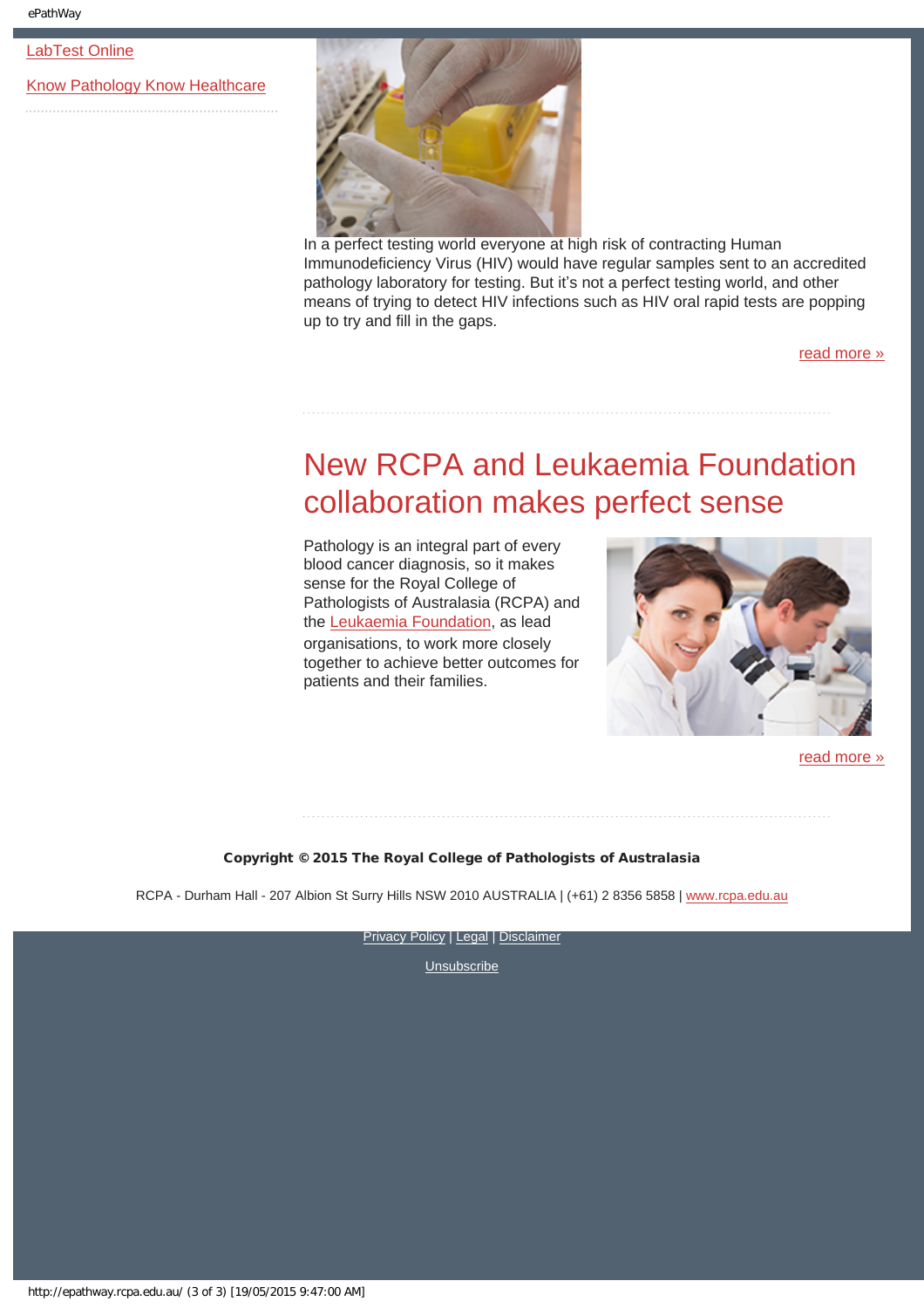<span id="page-3-0"></span>

Published by RCPA

### Previous Editions



#### **IN THIS ISSUE**

- · RCPA launches world-first genetic testing standards
- · Forensic pathologists use<br>their skills to identify NPSrelated deaths
- · Expert guidelines needed to stem folate testing flurry
- 

### Welcome to the March edition of ePathWay

Pathology Update 2015 is over for another year, but there is still a buzz in the air thanks to its huge success.

Apart from the outstanding program and speakers, the conference generated excellent media coverage with articles and radio pieces placed across Australia and New Zealand to a potential audience of over half a million people.

The four articles in this edition are from presentations given at the conference. Once you've read them, put Friday 26 to Sunday 28

#### 2015

[044 - February 2015](http://epathway.rcpa.edu.au/previous/044_0215.pdf)

[045 - March 2015](http://epathway.rcpa.edu.au/previous/045_0215.pdf)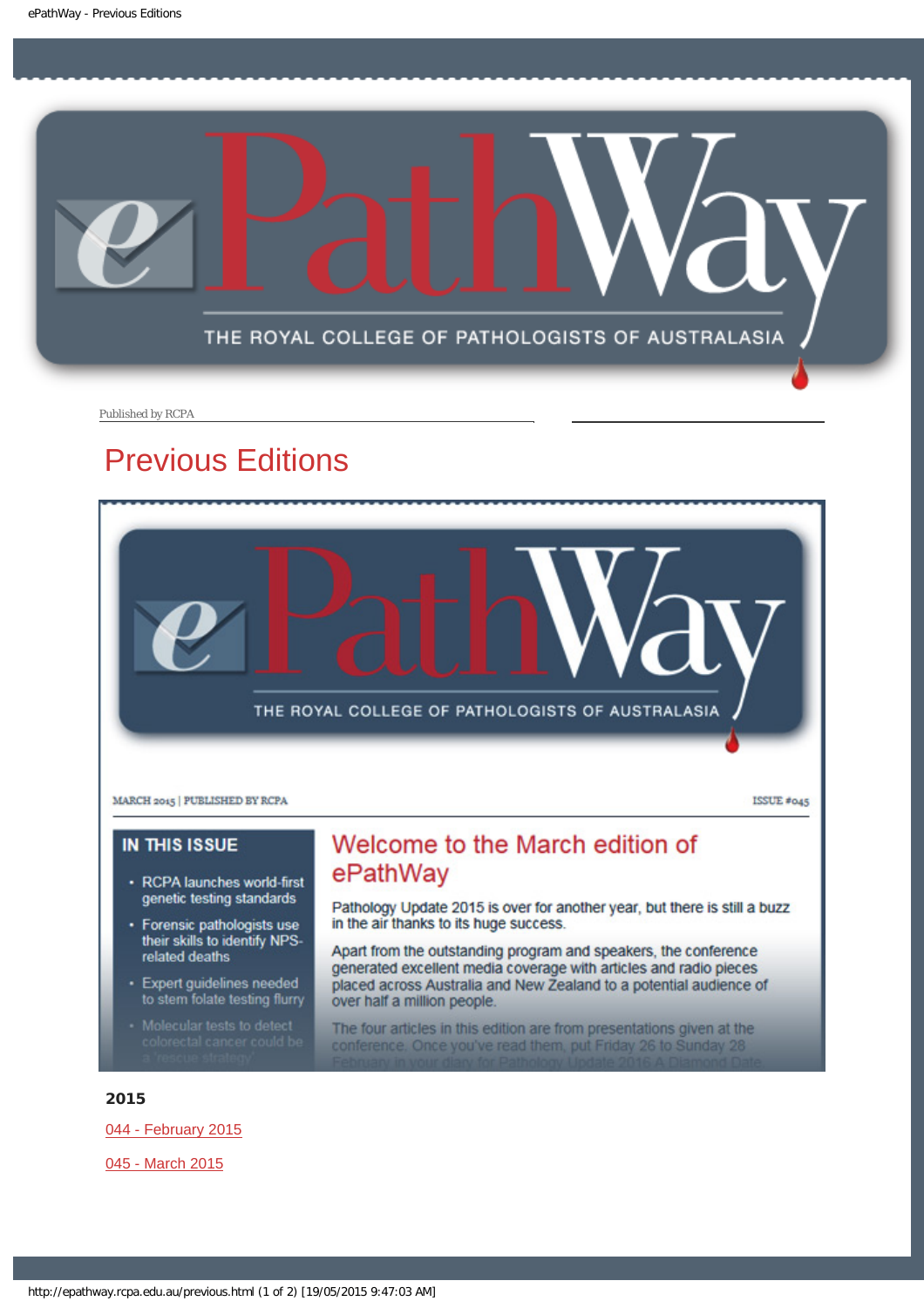#### 2014

| 033 - February 2014 | 034 - March 2014        | 035 - April 2014   |
|---------------------|-------------------------|--------------------|
| 036 - May 2014      | 037 - June 2014         | 038 - July 2014    |
| 039 - August 2014   | 040 - September 2014    | 041 - October 2014 |
| 042 - November 2014 | 043 - Dec 2014/Jan 2015 |                    |
| 2013                |                         |                    |
| 022 - February 2013 | 023 - March 2013        | 024 - April 2013   |
| 025 - May 2013      | 026 - June 2013         | 027 - July 2013    |
| 028 - August 2013   | 029 - September 2013    | 030 - October 2013 |

[032 - Dec 2013/Jan 2014](http://epathway.rcpa.edu.au/previous/032_1213.pdf)

#### 2012

[031 - November 2013](http://epathway.rcpa.edu.au/previous/031_1113.pdf)

| 010 - Dec 2011/Jan 2012 | 011 - February 2012 | 012 - March 2012     |
|-------------------------|---------------------|----------------------|
| 013 - April 2012        | 014 - May 2012      | 015 - June 2012      |
| 016 - July 2012         | 017 - August 2012   | 018 - September 2012 |
| 019 - October 2012      | 020 - November 2012 | 021 - December 2012  |

### 2011

| 001 - March 2011     | 002 - April 2011   | 003 - May 2011      |
|----------------------|--------------------|---------------------|
| 004 - June 2011      | 005 - July 2011    | 006 - August 2011   |
| 007 - September 2011 | 008 - October 2011 | 009 - November 2011 |

[« Back to Home Page](http://epathway.rcpa.edu.au/index.html)

#### Copyright © 2014 The Royal College of Pathologists of Australasia

RCPA - Durham Hall - 207 Albion St Surry Hills NSW 2010 AUSTRALIA | (+61) 2 8356 5858 | [www.rcpa.edu.au](http://www.rcpa.edu.au/)

**[Privacy Policy](http://www.rcpa.edu.au/Content-Library/Privacy.aspx) | [Legal](http://www.rcpa.edu.au/Legal.aspx) | [Disclaimer](http://www.rcpa.edu.au/Disclaimer.aspx)**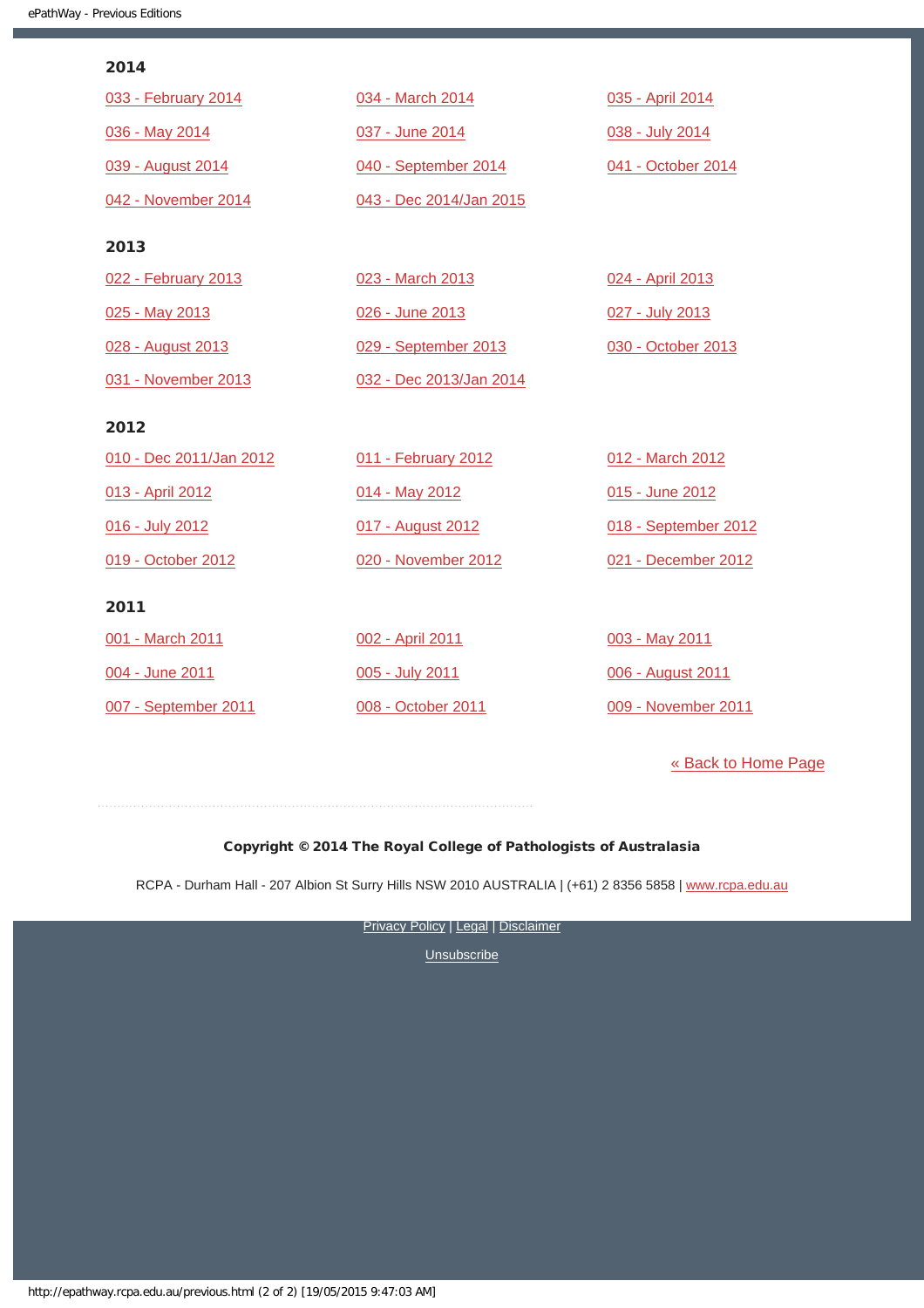<span id="page-5-0"></span>

# Health professionals unite to help Aussies choose wisely



### An initiative of NPS Medicine Wise

Most people overestimate the benefits and underestimate the harms of tests, treatments and procedures. It's these misperceptions that the Choosing Wisely Australia campaign will challenge when it's launched on April 29.

"We're hoping to create a cultural shift by challenging the notion that 'more is always better'," explains Dr Robyn Lindner, Program Implementation Manager at NPS MedicineWise. "To do this we have invited peak medical colleges and consumer groups to collaborate in this national initiative to improve the quality of healthcare and facilitate better conversations between doctors and patients."

Dr Lindner says the initiative identifies tests, treatments and procedures that are commonly used but often provide no or limited benefit to the patient, and in some cases lead to harm. Participating medical colleges and societies have been busy drawing up lists of tests, treatments and procedures that should be questioned to help facilitate optimal healthcare. The lists will provide targeted evidence-based information.

"The Royal College of Pathologists of Australasia (RCPA) is one of the leading colleges who have come on board right from the beginning," she says. "They are helping us to identify those practices that warrant scrutiny while drawing on the expert opinion of their members."

Other medical colleges and societies also committed to the campaign include:

- Australasian College of Emergency Medicine
- Australasian Society of Clinical Immunology and Allergy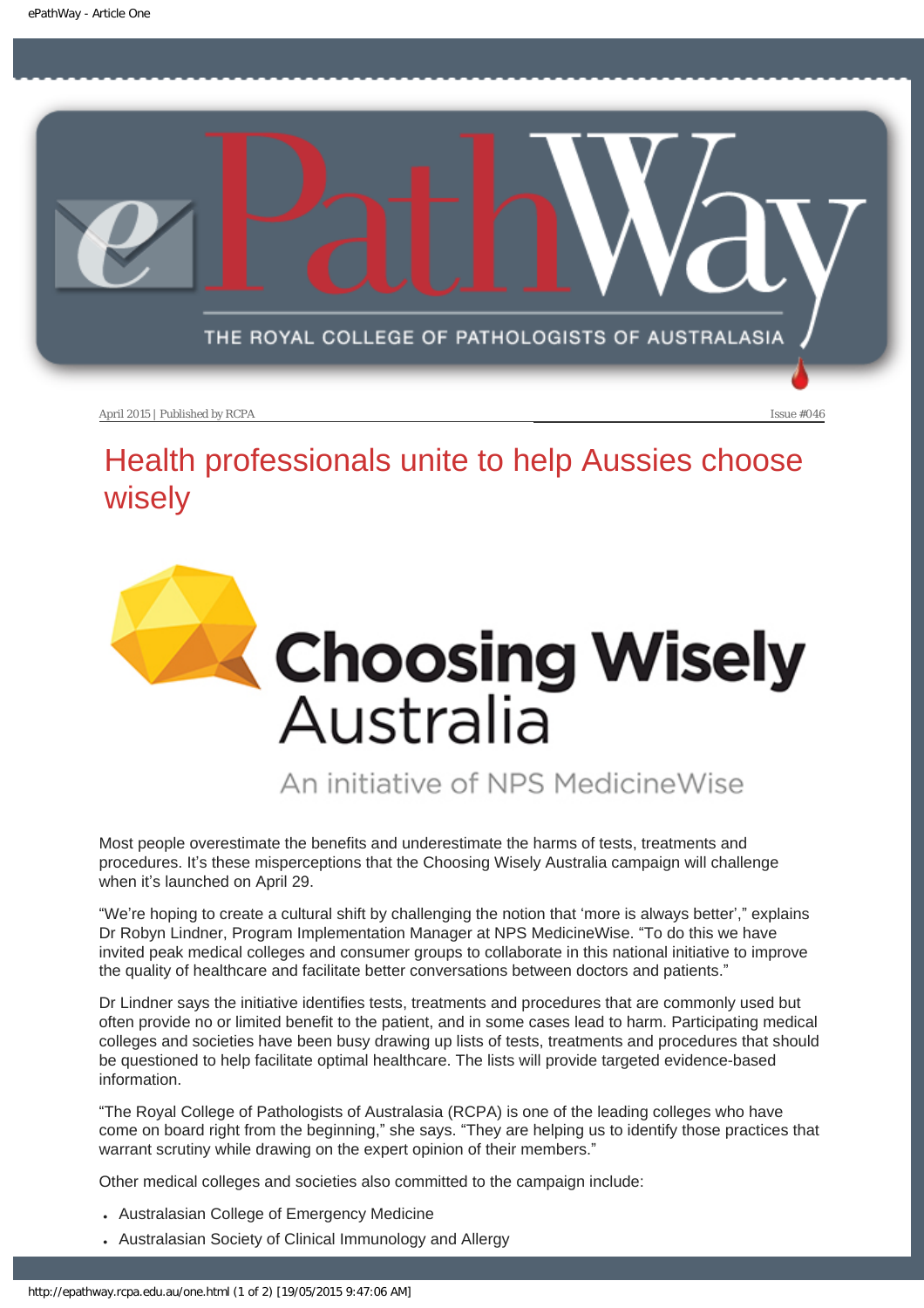- The Royal Australian College of General Practitioners
- The Royal Australasian College of Physicians
- The Royal Australian and New Zealand College of Radiologists

While you will need to wait another couple of days to see the lists on the [Choosing Wisely Australia](http://www.choosingwisely.org.au/cwa/index.html) website, the official twitter handle [@ChooseWiselyAu](https://twitter.com/ChooseWiselyAu) is active. Dr Lindner says she anticipates that the number of lists and participants will grow over time.

The Choosing Wisely campaign began in the United States in 2012, and many other countries are now on board including Canada, the Netherlands, England, Germany, Italy and Japan.

#### [« Back to Home Page](http://epathway.rcpa.edu.au/index.html)

#### Copyright © 2015 The Royal College of Pathologists of Australasia

RCPA - Durham Hall - 207 Albion St Surry Hills NSW 2010 AUSTRALIA | (+61) 2 8356 5858 | [www.rcpa.edu.au](http://www.rcpa.edu.au/)

[Privacy Policy](http://www.rcpa.edu.au/Content-Library/Privacy.aspx) | [Legal](http://www.rcpa.edu.au/Legal.aspx) | [Disclaimer](http://www.rcpa.edu.au/Disclaimer.aspx)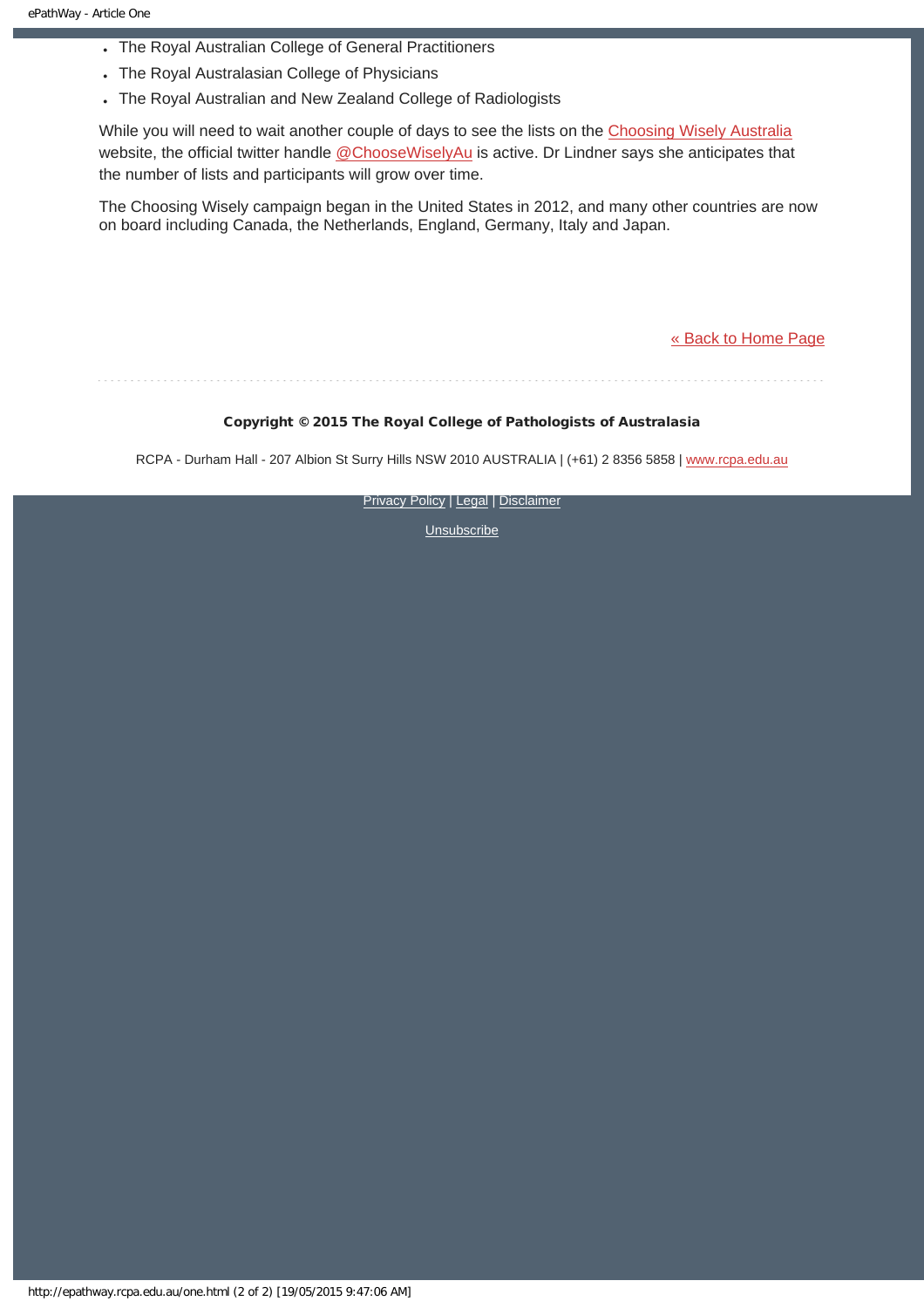<span id="page-7-0"></span>

### Diagnosing diabetes is not always black and white



Diagnosing diabetes can be fraught with grey areas. Some unrelated conditions can compromise a patient's blood results making the diagnostic process a bit trickier than usual. A case in point is diagnosing diabetes using a glycated haemoglobin (HbA1c) test which can be compromised by conditions that affect red cell survival rates.

Dr Graham Jones, Chemical Pathologist at St Vincent's Hospital in Sydney, says diagnosing diabetes using an HbA1c test is no different from many other tests in having some pitfalls to watch out for.

"Nothing in medicine works without thought, even something simple like measuring someone's waist circumference properly," he explains. "There is also no drug without some side effects and no test without some pitfalls. We might wish it was all easy, but there are tricks and traps to look out for."

HbA1c is a single blood test that measures the average amount of glucose in the blood over a period of about two months. It doesn't require any special preparations such as fasting and drinking glucose drinks. HbA1c was added to the Medicare Schedule in Australia in November last year as a test to diagnose diabetes in high-risk patients. New Zealand has offered HbA1c as a diagnostic test for diabetes for more than two years.

"There are instances where diagnosing diabetes with the HbA1c doesn't work as well as the glucose tests. These can occur in haemolytic diseases, chronic kidney or liver disease and in a range of other conditions. There is quite a long list of possible causes of changed red cell lifespan, but any anaemia or an HbA1c that does not match glucose results should raise a concern. In these cases a glucose test would be a better choice for diagnostic purposes," says Dr Jones.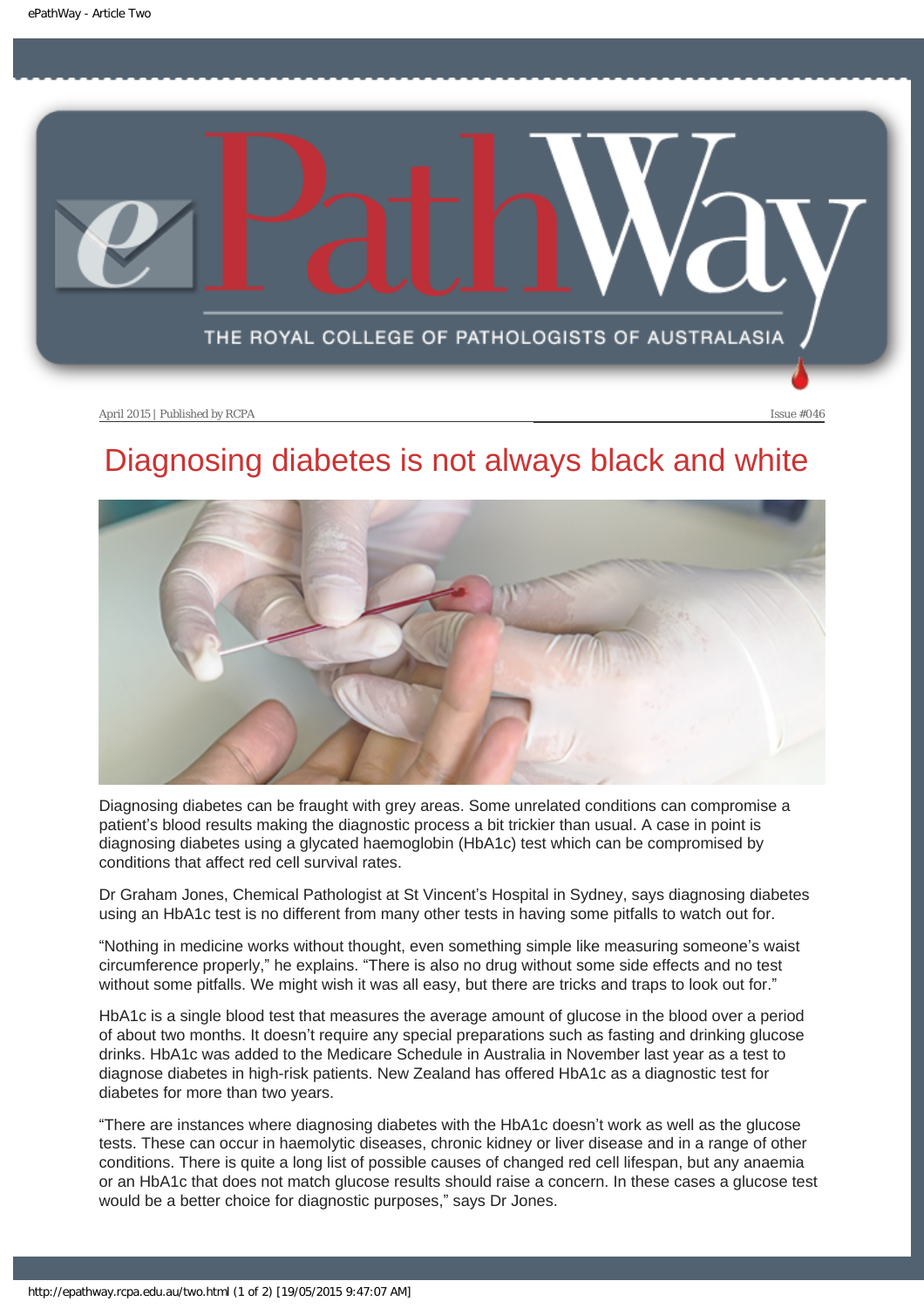HbA1c is also covered in the [September 2012](http://epathway.rcpa.edu.au/previous/018_0912.pdf), [November 2013,](http://epathway.rcpa.edu.au/previous/031_1113.pdf) [June 2014](http://epathway.rcpa.edu.au/previous/037_0614.pdf) and [December 2014](http://epathway.rcpa.edu.au/previous/043_1214.pdf) editions of ePathWay.

#### [« Back to Home Page](http://epathway.rcpa.edu.au/index.html)

### Copyright © 2015 The Royal College of Pathologists of Australasia

RCPA - Durham Hall - 207 Albion St Surry Hills NSW 2010 AUSTRALIA | (+61) 2 8356 5858 | [www.rcpa.edu.au](http://www.rcpa.edu.au/)

**[Privacy Policy](http://www.rcpa.edu.au/Content-Library/Privacy.aspx) | [Legal](http://www.rcpa.edu.au/Legal.aspx) | [Disclaimer](http://www.rcpa.edu.au/Disclaimer.aspx)**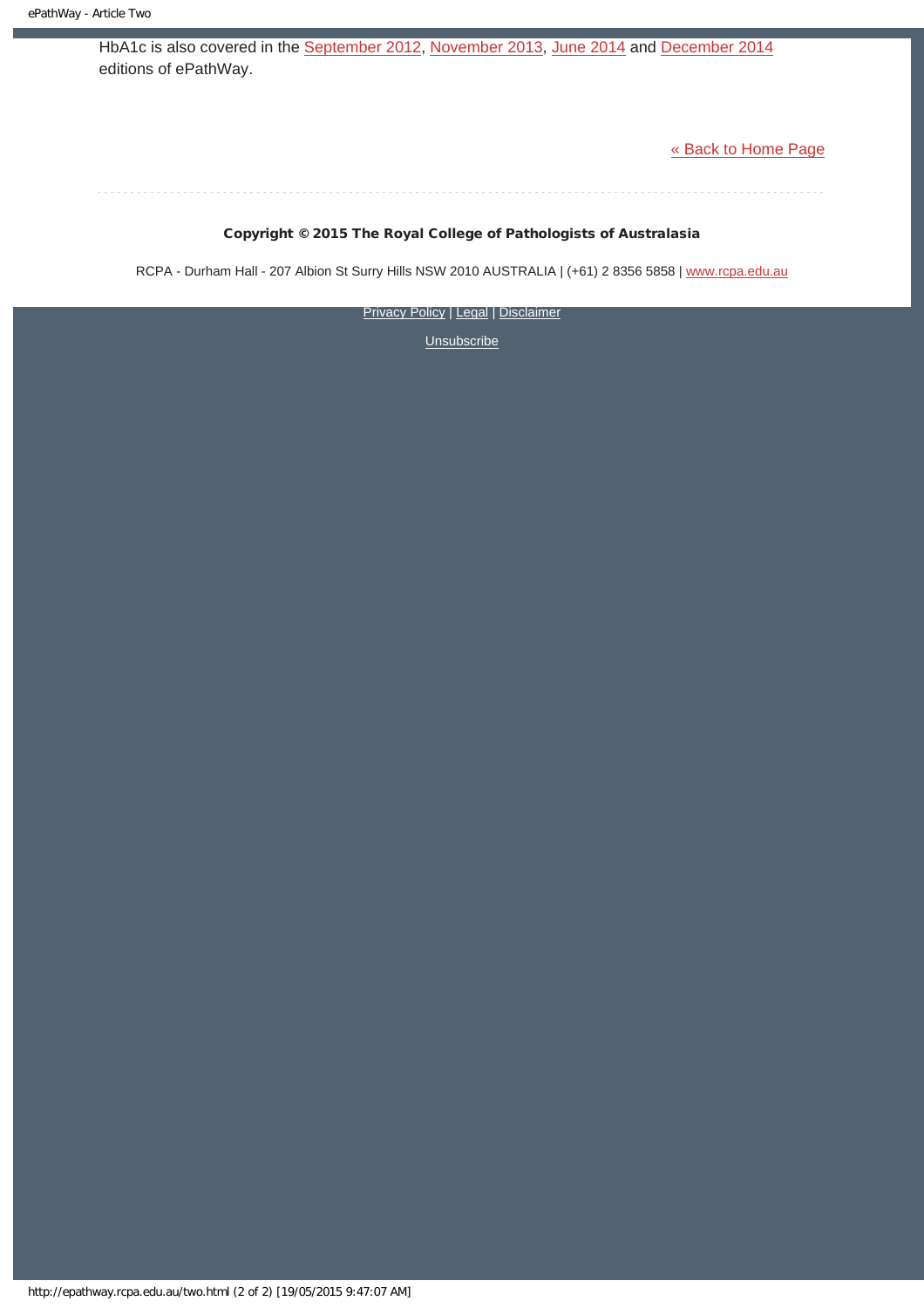<span id="page-9-0"></span>

## HIV oral rapid tests can screen but not diagnose HIV infections



In a perfect testing world everyone at high risk of contracting Human Immunodeficiency Virus (HIV) would have regular samples sent to an accredited pathology laboratory for testing. But it's not a perfect testing world, and other means of trying to detect HIV infections such as HIV oral rapid tests are popping up to try and fill in the gaps.

Professor Bill Rawlinson, Senior Medical Virologist and Director of the Serology and Virology Division at the Prince of Wales Hospital, says point of care tests (PoCT) such as HIV oral rapid testing are here to stay, so we need to look at the most effective way to integrate them into the health system to achieve the best outcome.

"Sexual health clinics and high HIV case-load GP practices might use these types of tests as a way to quickly screen their patients to pick up HIV infections," he explains. "But it is important to remember that these types of tests are screening tests and not diagnostic tests for HIV. Diagnostic serological testing for HIV still needs to happen in an accredited pathology laboratory."

HIV oral rapid testing might also be a more acceptable type of test for some patients, potentially picking up infected people who might be less willing to front up for regular blood tests but will provide a saliva sample. Nevertheless, confirmatory serological testing from a blood specimen is still required for positive results and some negative results, so it can't be avoided altogether.

HIV oral rapid testing also may not pick up early HIV infections. This is because of the window when the infected person has not yet produced detectable levels of the specific antigens or antibodies that are measured by the test. The test results are also open to reader error, and so quality assurance of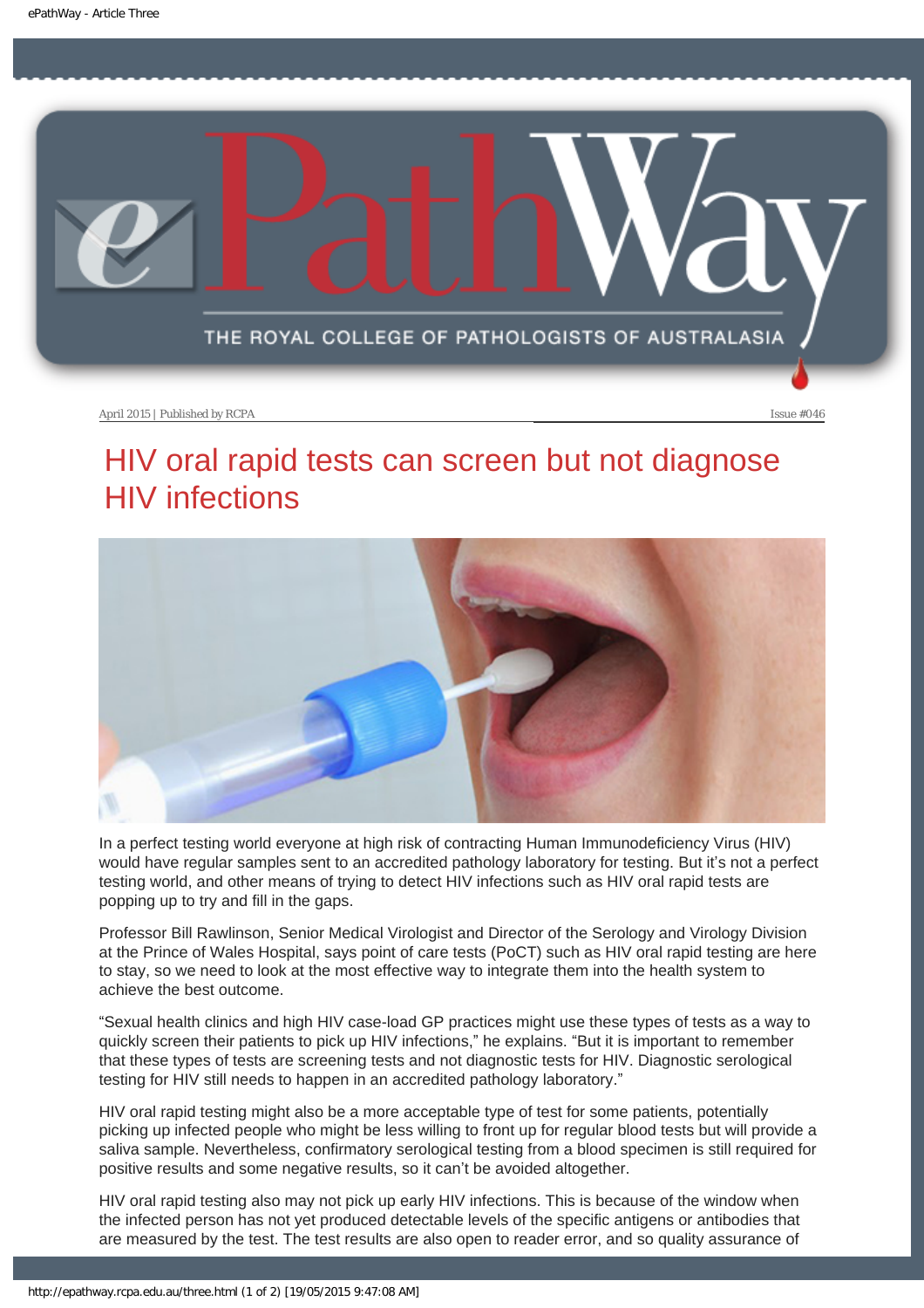#### testing is important.

"The HIV oral rapid test is currently not as accurate as other tests for HIV, including the rapid PoCT blood test, but it may have a place in our system. We all have the same aim which is to decrease HIV transmission, and we need to be realistic about the best ways to achieve it," says Prof Rawlinson.

HIV is also covered in the [July 2011](http://epathway.rcpa.edu.au/previous/005_0711.pdf) and [February 2013](http://epathway.rcpa.edu.au/previous/022_0213.pdf) issues of ePathWay.

[« Back to Home Page](http://epathway.rcpa.edu.au/index.html)

Copyright © 2015 The Royal College of Pathologists of Australasia

RCPA - Durham Hall - 207 Albion St Surry Hills NSW 2010 AUSTRALIA | (+61) 2 8356 5858 | [www.rcpa.edu.au](http://www.rcpa.edu.au/)

**[Privacy Policy](http://www.rcpa.edu.au/Content-Library/Privacy.aspx) | [Legal](http://www.rcpa.edu.au/Legal.aspx) | [Disclaimer](http://www.rcpa.edu.au/Disclaimer.aspx)**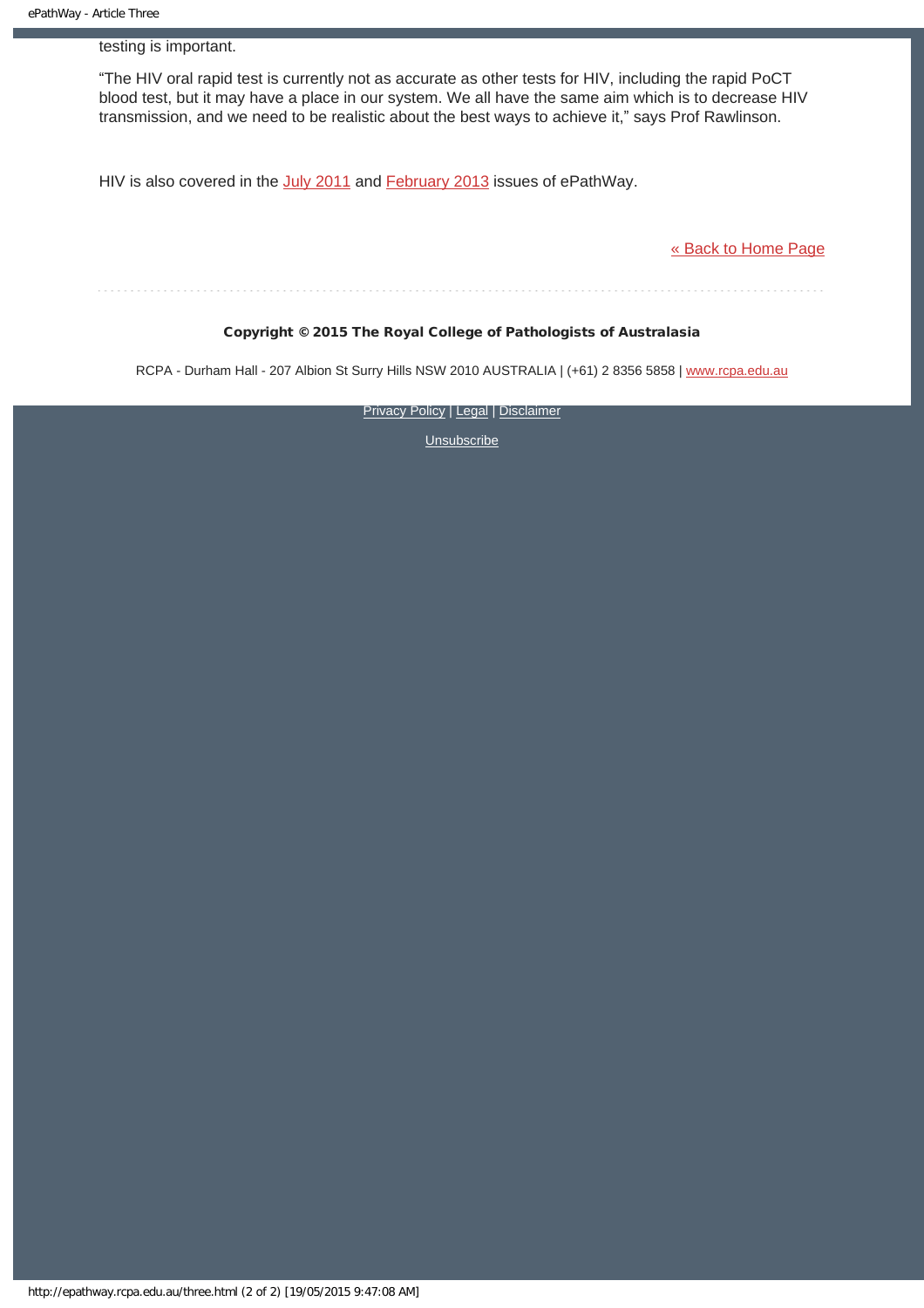<span id="page-11-0"></span>

# New RCPA and Leukaemia Foundation collaboration makes perfect sense



Pathology is an integral part of every blood cancer diagnosis, so it makes sense for the Royal College of Pathologists of Australasia (RCPA) and the [Leukaemia Foundation,](http://www.leukaemia.org.au/) as lead organisations, to work more closely together to achieve better outcomes for patients and their families.

"Blood cancers are life changing and life threatening, and can affect anyone of any age at any time. Although survival rates are improving, blood cancers still claim more lives than breast cancer, prostate cancer, melanoma and ovarian cancer," explains Ms Stephanie Hechenberger, General Manager of the Leukaemia Foundation in Victoria and Tasmania.

RCPA CEO Dr Debra Graves says the College welcomes the opportunity to work collaboratively with the Leukaemia Foundation towards goals such as:

- providing patients with access to information about new developments and technologies in pathology
- strengthening the relationship between haematologists and GPs
- sharing the human stories of blood cancers with doctors and the wider community.

"The human stories are very important," explains Ms Hechenberger. "For people diagnosed with an acute blood cancer, treatment often commences the next day. Pathology is fundamental to the diagnosis of every blood cancer providing key diagnostic data from blood tests and bone marrow biopsies and delivering important feedback to clinical haematologists throughout the treatment protocol."